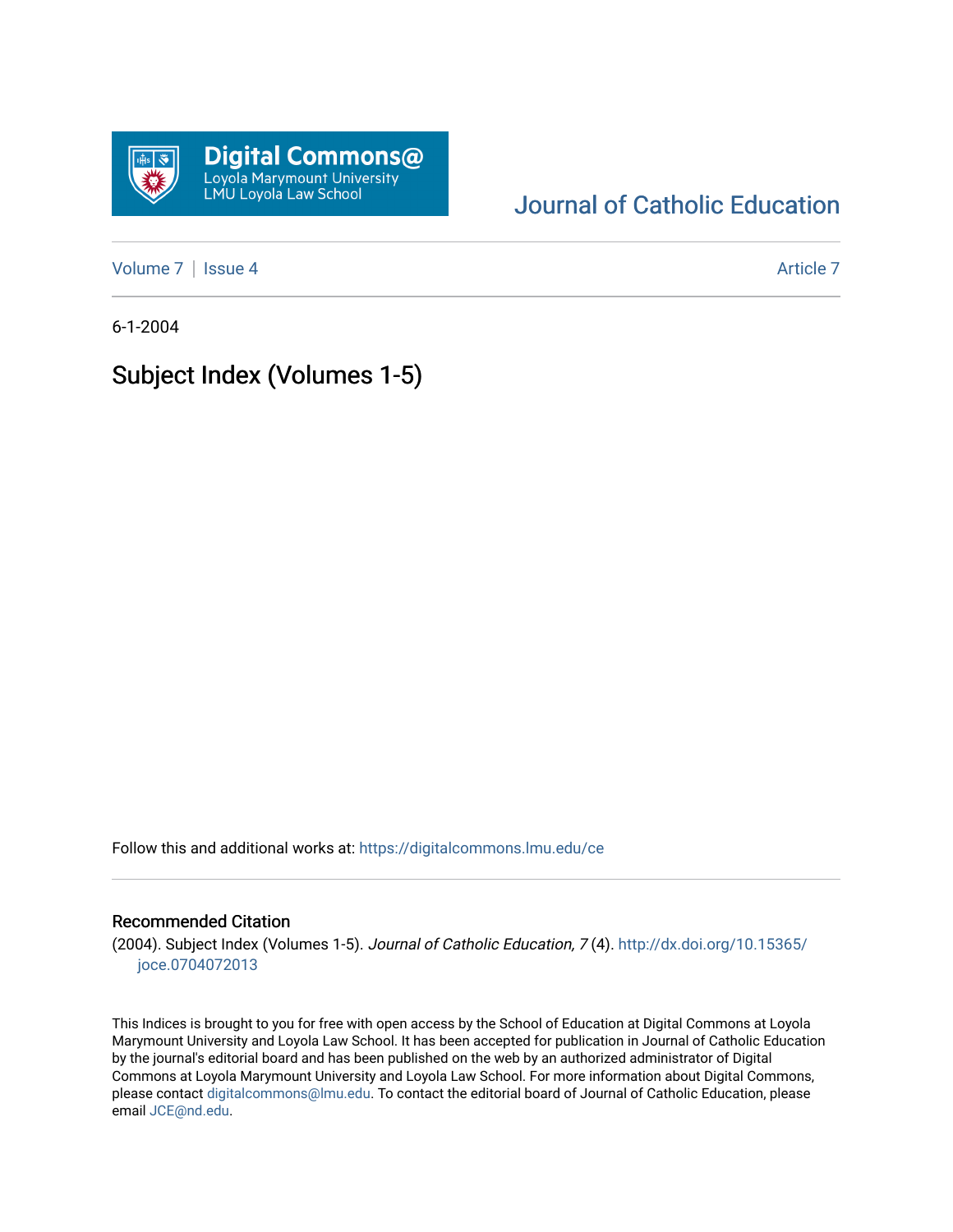# **SUBJECT INDEX (Volumes 1-5)**

Organized by subject, the following index includes the articles and reviews of research found in Volumes 1-5 of *Catholic Education: A Journal of Inquiry and Practice.*

# **Adolescence**

EKERT, JENNIFER, DRAGO-SEVERSON, ELEANOR - "Doing Well and Being Well: Conceptions of Well-Being Among Academically Successful Adolescent Girls of Color in a Catholic School" 3(2), 183-201.

# FRANCIS, LESLIE J.,

GIBSON, HARRY M. -

"Growing Up Catholic in a Scottish City: The Relationship Between Denominational Identity, Denominational Schools, and Attitude Toward Christianity Among 11- to 15- Year-Olds" 5(1), 39-54.

### **Australia**

BROCK, BARBARA L.,

FRASER, JENNIFER -

"Principals and Pastors Sharing School Leadership: Perspectives from Nebraska and New South Wales" 5(1), 85-100.

CANAVAN, KELVIN, fms -

"Leadership Succession in Catholic Schools: Planned or Unplanned?" 5(1), 72-84.

# CANAVAN, KELVIN, fms -

"The Quiet Revolution in the Catholic Schooling in Australia" 2(1), 46-54.

### DORMAN, JEFFREY P. -

"The Evolution, Validation, and Use of a Personal Form of the Catholic School Classroom Environment Questionnaire" 3(2), 141-158.

### HANSEN, PAUL J. -

"Catholic School Lay Principalship: The Neglected Ministry in Church Documents on Catholic Education-An Australian Perspective" 5(1), 28-38.

### O'KEEFE, JOSEPH, SJ -

"Research on Catholic Education: A View from Australia" 2(3), 360-367.

# **Biography**

MEESE, ANN -

"Sr. Lucille Kalinowski: A Spiritual Biography" 1(4), 384-388.

NOCHELSKI, PAUL, SJ -

"Robert T. Bapst: Catholic Educator and Public Schoolmaster" 3(2), 173-182.

### **Catholic Identity**

ANTCZAK, MARY CATHERINE, OP - "New Paradigms and Unchanging Purposes of Catholic Schools: A Response to Sr. Angela Ann Zukowski" 1(4), 457-463.

**INDICES**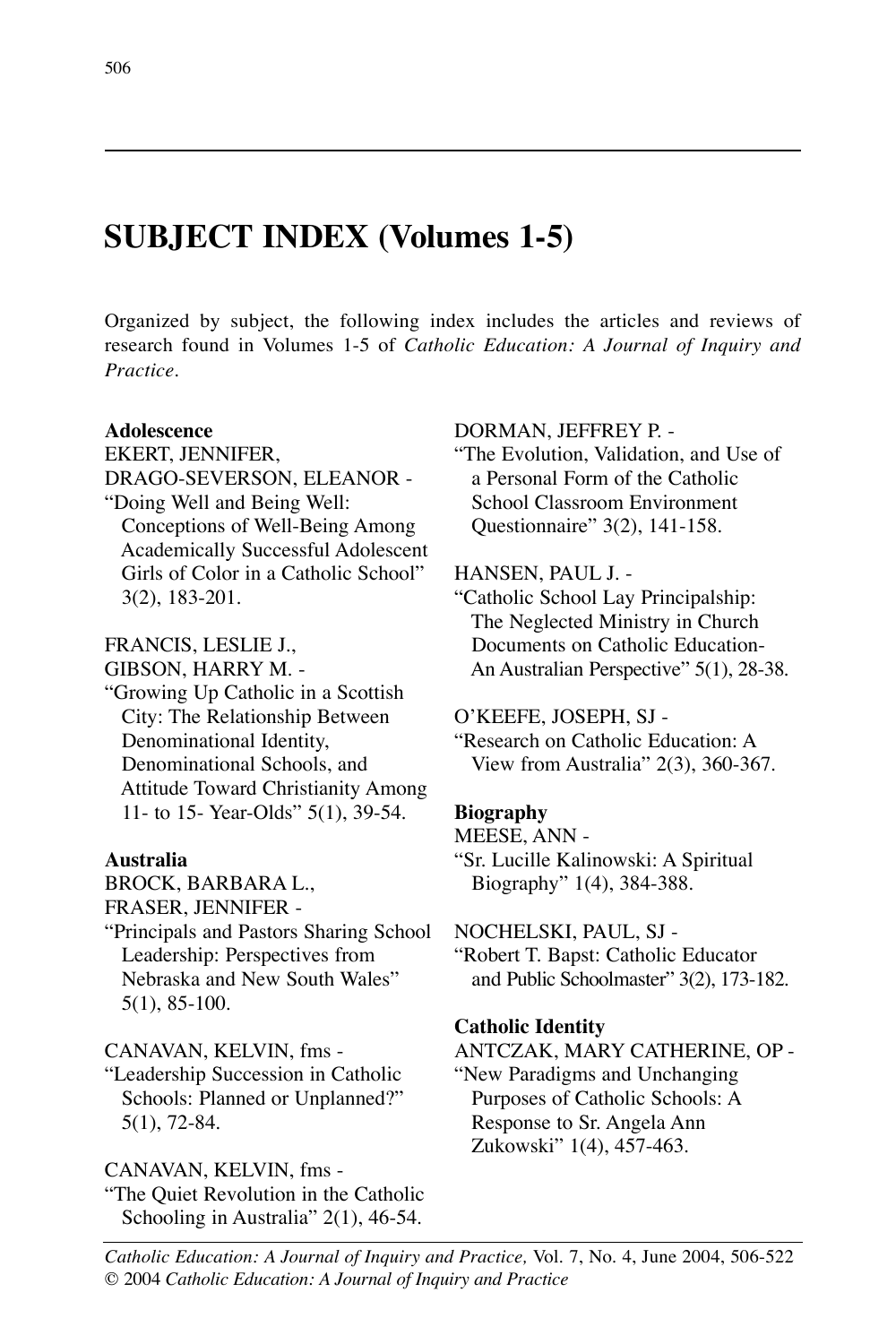BAKER, DAVID -

"Catholic Schools in a Changing Society" 1(1), 98-104.

BOLAND, PATRICIA - "Catholic Education in the 21st Century" 3(4), 508-520.

BRESLIN, RICHARD D. - "Hiring to Maintain Mission" 4(2), 227-238.

CONVEY, JOHN - "Catholic Schools in a Changing Society" 1(1), 98-104.

FRANCIS, LESLIE J.,

GIBSON, HARRY M. -

"Growing Up Catholic in a Scottish City: The Relationship Between Denominational Identity, Denominational Schools, and Attitude Toward Christianity Among 11- to 15- Year-Olds" 5(1), 39-54.

HEFT, JAMES L., SM - "The Culture of Catholic Schools" 1(1), 27-36.

HEFT, JAMES L., SM - "Religion and U.S. Culture" 4(2), 153-169.

JANOSIK, CHRISTOPHER M. - "An Organizing Framework for Specifying and Maintaining Catholic Identity in American Higher Education" 3(1), 15-32.

MCNIFF, TIMOTHY J. -

"Enhancing Catholic Identity: The Genesis of a National Consortium" 2(3), 353-359.

O'BRIEN, DAVID J. -

"A Catholic Future for Catholic Higher Education? The State of the Question" 1(1), 37-50.

PETERS, FRANK - "Religion and Schools in Canada" 1(3), 275-294.

TRAVISS, MARY PETER, OP, SHIMABUKURO, GINI - "Ensuring the Catholicity of the Church's Schools: The University of San Francisco Responds to the Challenge" 2(3), 334-342.

TURNER, JAMES - "The Catholic University in Modern Academe: Challenge and Dilemma" 1(3), 252-262.

YOUNISS, JAMES - "Catholic Schools in a Changing Society" 1(1), 98-104.

ZUKOWSKI, ANGELA ANN, MHSH - "New Learning Paradigms for Catholic Education"  $1(1)$ , 51-66.

### **Catholic Social Thought**

BYRON, WILLIAM J. - "Framing the Principles of Catholic Social Thought" 3(1), 7-14.

### DOBZANSKI, JOAN L. -

"The Catholic School: A Catalyst for Social Transformation Through the Teaching of Gospel Values" 4(3), 319-334.

### **Civic Virtue**

GREENE, JAY P.,

MELLOW, NICOLE,

GIAMMO, JOSEPH -

"Private Schools and the Public Good: The Effect of Private Education on Political Participation and Tolerance in the Texas Poll" 2(4), 429-444.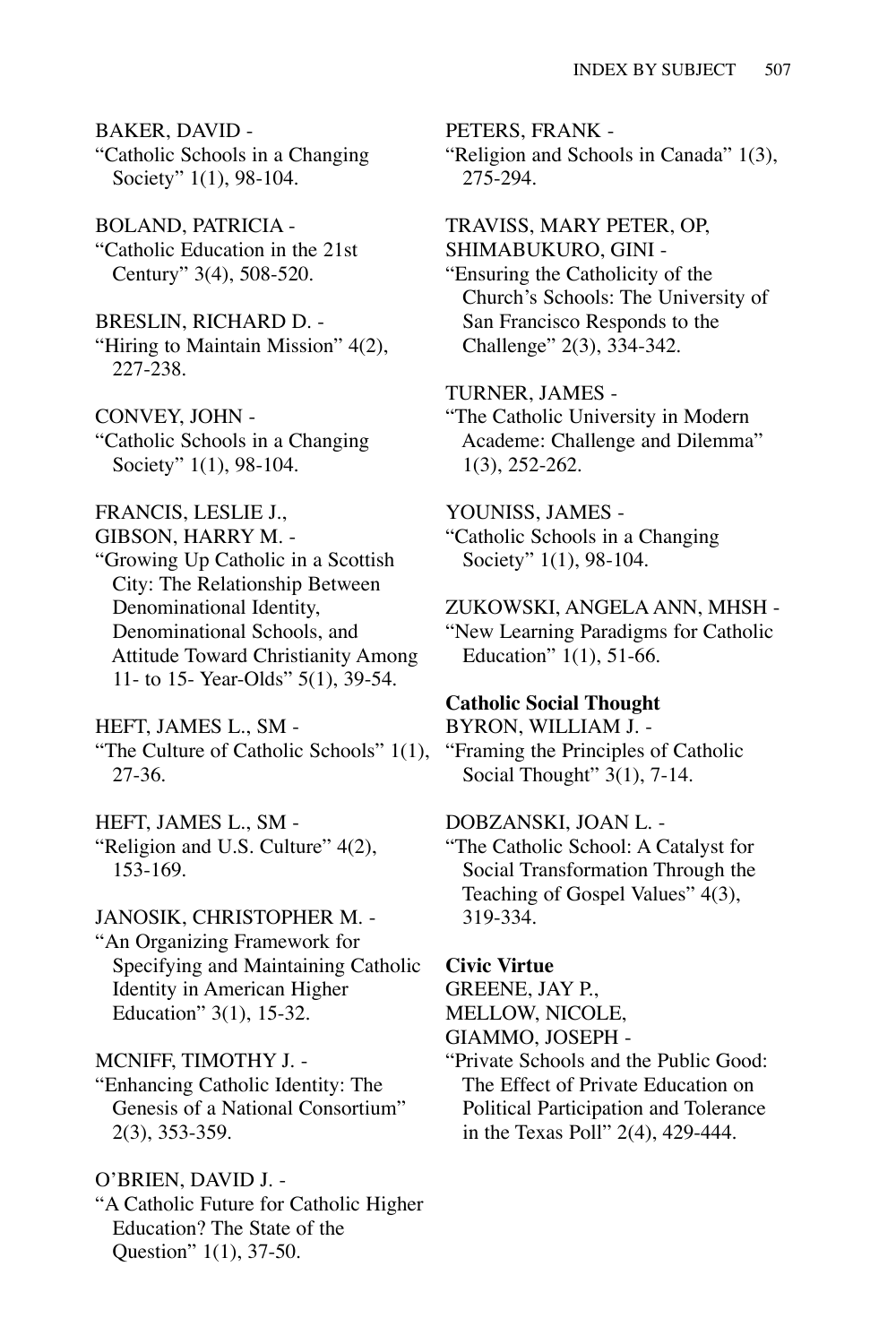### **Classroom Management**

MARTIN, KRISTINA, NUZZI, RONALD J. - "Discipline Past and Present: Shifting Paradigms for Effective Practice" 5(2), 244-257.

# **Consecrated Religious**

CONVEY, JOHN J. - "Factors Affecting the Views of Bishops and Priests about Catholic Schools" 2(3), 248-264.

# JACOBS, RICHARD M., OSA -

"U.S. Catholic Schools and the Religious Who Served in Them: Contributions in the 18th and 19th Centuries" 1(4), 364-383.

# JACOBS, RICHARD M., OSA -

"U.S. Catholic Schools and the Religious Who Served in Them: Contributions in the First Six Decades of the 20th Century" 2(1), 15-34.

# JACOBS, RICHARD M., OSA -

"U.S. Catholic Schools and the Religious Who Served in Them: The Struggle to Continue the Tradition in the Post Vatican II Era" 2(2), 159-176.

# LACEY, CANDACE H. -

"A Search for Common Ground: Value Preferences of Lay and Religious Teachers in Roman Catholic Secondary Schools" 2(1), 55-67.

# MEESE, ANN -

"Sr. Lucille Kalinowski: A Spiritual Biography" 1(4), 384-388.

# **Dance**

BESSETTE, ONA B., CND -

"Dance as Prayer: Moving the Body to Stir the Soul" 3(2), 226-236.

### **Economics**

BURKE, RICHARD J. -

"Financial Planning for Catholic Education: Attempting to Bridge Theory and Practice" 2(4), 479-490.

### MANNO, BRUNO V. -

"The Financial, Legal, and Political Context of Private Education" 3(1), 33-51.

### RUSSO, CHARLES J. - "Responses" 3(1), 66-70.

WATRAS, JOSEPH,

ST. JOHN, EDWARD -

"Choice and Schools: An Analysis of Free Market Financing and Educational Values" 1(4), 400-413.

# **Education Law**

CHOPKO, MARK E. -

"A Favorable Legal Environment for Voucher Programs" 3(1), 87-96.

# DAVIS, WILLIAM F., OSFS -

"The Reauthorization of the Elementary and Secondary Education Act in a Republican-Controlled Congress: A View from the Bishops' Conference" 3(1), 97-106.

### FORMICOLA, JO RENEE -

"Catholics and U.S. Education Policy" 3(4), 462-473.

### GUITE, DAVID K. -

"School Personnel and Employment Law: A Legal Analysis for Today's Elementary and Secondary Catholic Schools" 4(4), 493-514.

# MCDONALD, DALE, PBVM -

"The Telecommunications Act of 1996 and Its Impact on Catholic Education" 3(1), 107-118.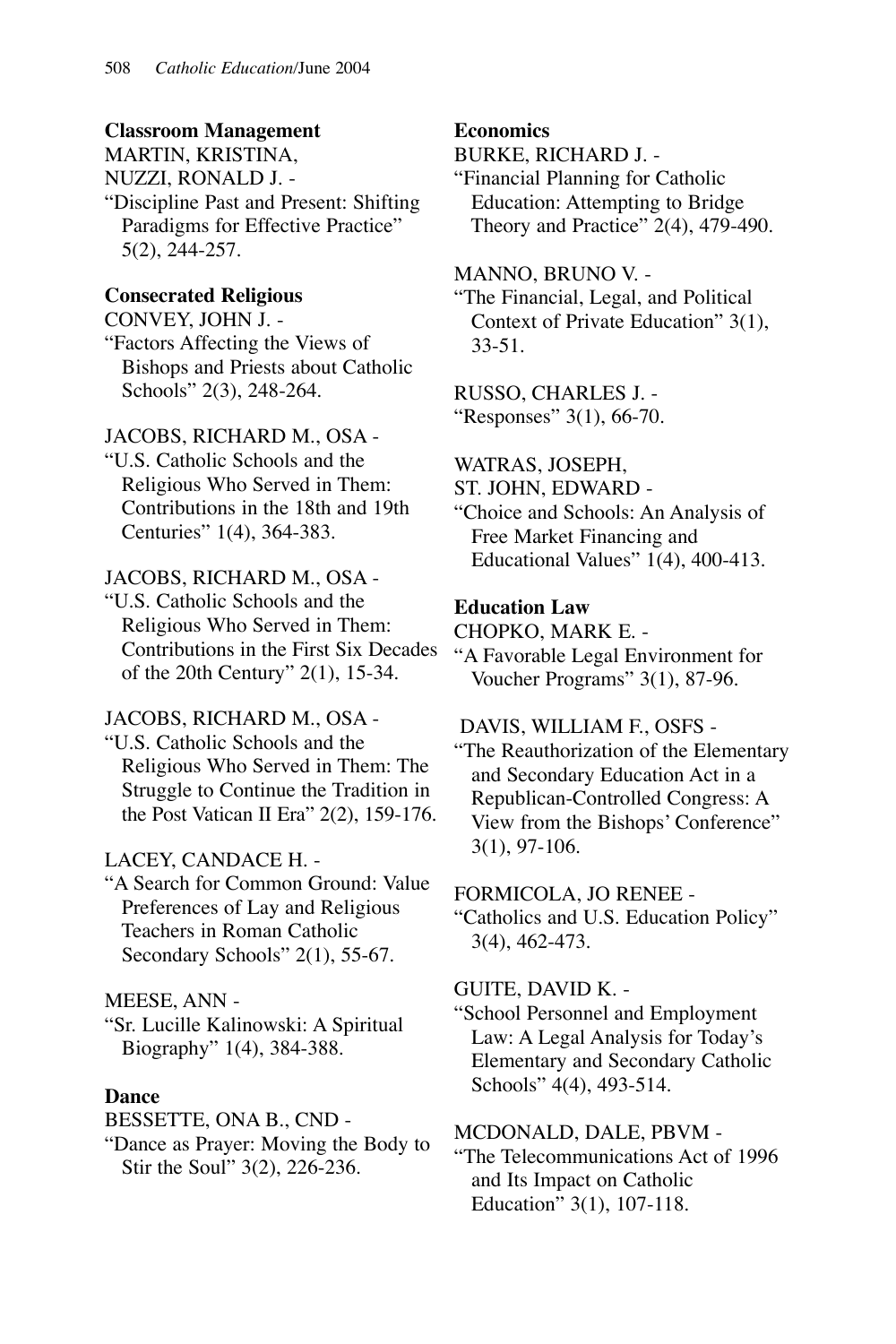### SCHWEINBECK, NIKKI L. -

"Section 504 and Catholic Schools" 4(4), 464-478.

SHAUGHNESSY, MARY

#### ANGELA, SCN -

"Historical Overview of Catholic Education Law: How Did We Get Where We Are?" 4(4), 437-453.

### WATSON, SARAH M. -

"My Brother's Keeper: Violence and School Liability" 4(4), 454-463.

#### **Education Reform**

ANTCZAK, MARY CATHERINE, OP - "New Paradigms and Unchanging Purposes of Catholic Schools: A Response to Sr. Angela Ann Zukowski" 1(4), 457-463.

#### HANEY, REGINA,

O'KEEFE, JOSEPH, SJ -

"Selected Programs for Improving Catholic Education: Attempting to Bridge Theory and Practice" 2(4), 479-490.

### MANNO, BRUNO V. -

"The Catholic High School and American Educational Reform: Challenges and Opportunities" 1(1), 7-20.

### RISTAU, KAREN -

"Being Alert to the Reform Agenda: A Response to Bruno Manno" 1(1), 21-23.

#### TICHY, KAREN L. -

"Perceptions of Faculty Members in Selected Catholic High Schools Regarding North Central Association School Improvement Models" 2(3), 295-311.

### ZUKOWSKI, ANGELA ANN, MHSH -

"New Learning Paradigms for Catholic Education" 1(1), 51-66.

#### **Education Technology**

CURRAN, MARGARET, E. -

"A Sabbatical View of Educational Technology" 1(4), 445-456.

#### KOSSE, SUSAN HALEY -

"When the Internet Becomes X-Rated: Creating an Ethical Climate for Technology in Catholic High Schools" 4(4), 514-529.

## **Elementary Education**

DONOVAN, JANET ANN - "A Qualitative Study of a Parental Involvement Program in a K-8 Elementary School" 3(2), 158-172.

#### GUITE, DAVID K. -

"School Personnel and Employment Law: A Legal Analysis for Today's Elementary and Secondary Catholic Schools" 4(4), 493-514.

### SHUTTLOFFEL, MERYLANN "MIMI" J. -

"The Catholic Elementary School Curriculum: Elements of Coherence" 1(3), 295-305.

#### STAIGERS, DEL -

"Let the Little Children Come to Me: Preaching the Gospel to Children" 4(1), 90-103.

#### VETO, MONICA,

NUGENT, PATRICIA,

#### KRUSE, SHARON -

"That Feeling of Being on the Edge: Six Case Studies of Stress in Catholic Elementary School Administrators" 4(3), 301-318.

# **Emancipatory Education**

MOORE, CECILIA A. -

"Victor and Constance Daniel and Emancipatory Education at the Cardinal Gibbons Institute" 4(3), 396-404.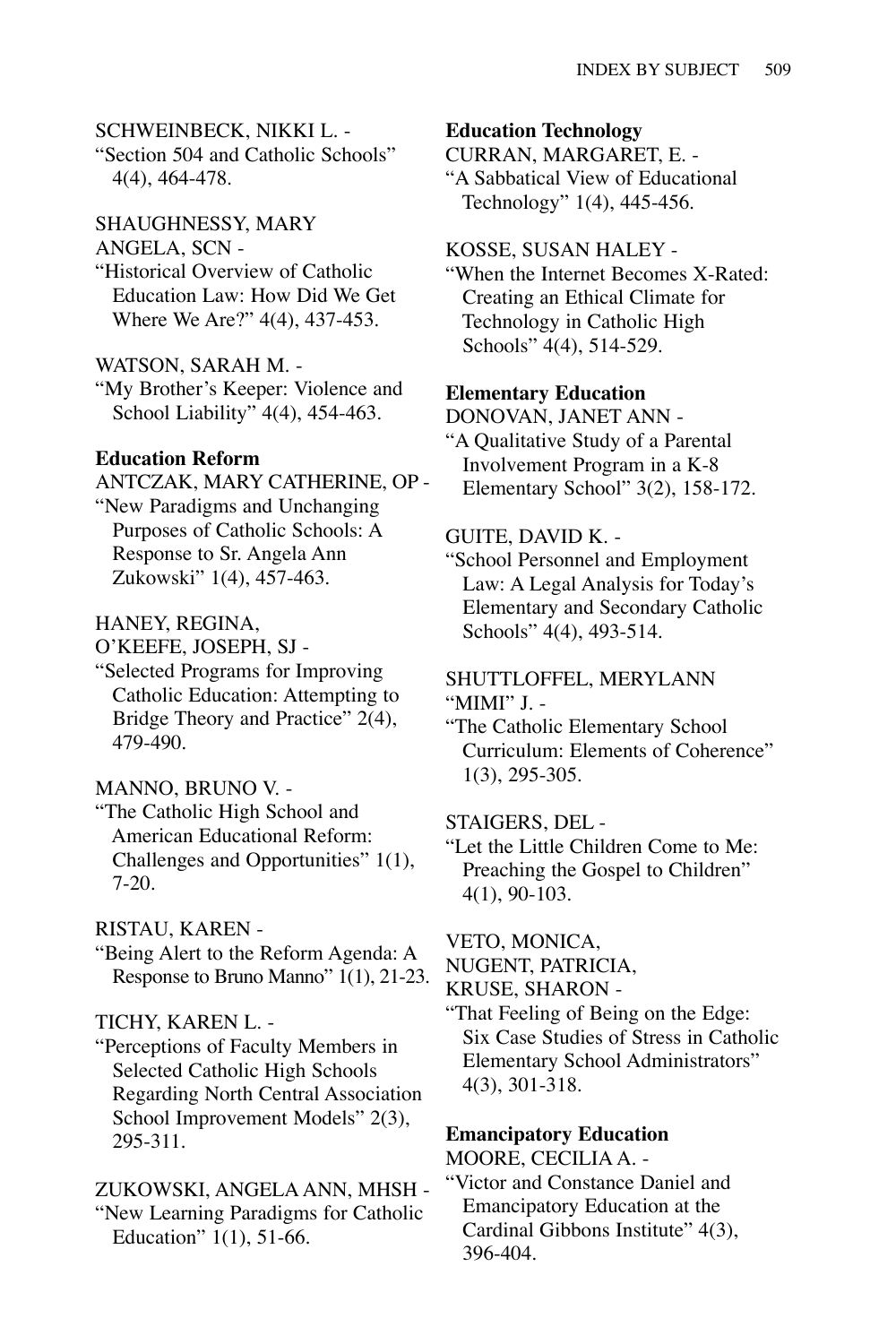# **England**

GRACE, GERALD -

"The Religious Orders and Catholic Research in England: The Founding of a New Center at the University of London" 2(1), 108-110.

# **Erratum**

2(4), 378-SEE CONROY, JAMES C., MCCREATH, DOUGLAS - "The Challenge to Catholic Teacher Education in Scotland" 2(3), 312-327.

# *Ex Corde Ecclesiae*

DOSEN, ANTHONY J. -

"Communicating Identity and the Challenge of *Ex Corde Ecclesiae*" 4(2), 170-204.

# GEORGE, FRANCIS -

"*Ex Corde Ecclesiae*: Promises and Challenges" 4(2), 239-253.

# HEFT, JAMES L., SM -

"Religion and U.S. Culture" 4(2), 153-169.

# LEIBRECHT, JOHN J. -

"The Application of *Ex Corde Ecclesiae* in the United States" 5(2), 138-149.

# UNITED STATES CONFERENCE OF CATHOLIC BISHOPS -

"Guidelines Concerning the Academic *Mandatum* in Catholic Universities (Canon 812)" 5(2), 150-156.

# **Gay/Lesbian**

ESTANEK, SANDRA M. -

"Working with Gay and Lesbian Students at Catholic Colleges and Universities: A Student Affairs Perspective" 2(2), 151-158.

# **General Research**

HUNT, THOMAS C., NUZZI, RONALD J. - "Dissertations on Catholic Schools: Today's Accomplishments, Tomorrow's Challenges" 2(1), 99-107

# NUZZI, RONALD J. -

"Ideas and Insights from Other Scholarly Works" 3(1), 119-123.

O'KEEFE, JOSEPH, SJ -

"Catholic School Research" 4(2), 254-258.

# SCHUSTER, ELAINE M. -

"A Superintendent of Schools Challenges the New Journal and the Catholic Educational Community" 1(1), 83-90.

# TICHY, KAREN L. -

"The Role of Research in Catholic Education" 1(1), 79-82.

### WALLACE, THEODORE J. - "Research Agenda of the Center for

Catholic Education" 1(1), 91-94.

# **Governance**

DYGERT, WILLIAM - "The President/Principal Model in Catholic Secondary Schools" 4(1), 16-41.

# SHEEHAN, LOURDES, RSM -

"Emerging Governance Models for Catholic Schools" 1(2), 130-143.

# **Government Funding**

RUSSO, CHARLES J.,

OSBORNE, ALLAN G., JR.,

CATTARO, GERALD M.,

DIMATTIA, PHILIP -

"*Agostini v. Felton* and the Delivery of Title I Services in Catholic Schools" 1(3), 263-274.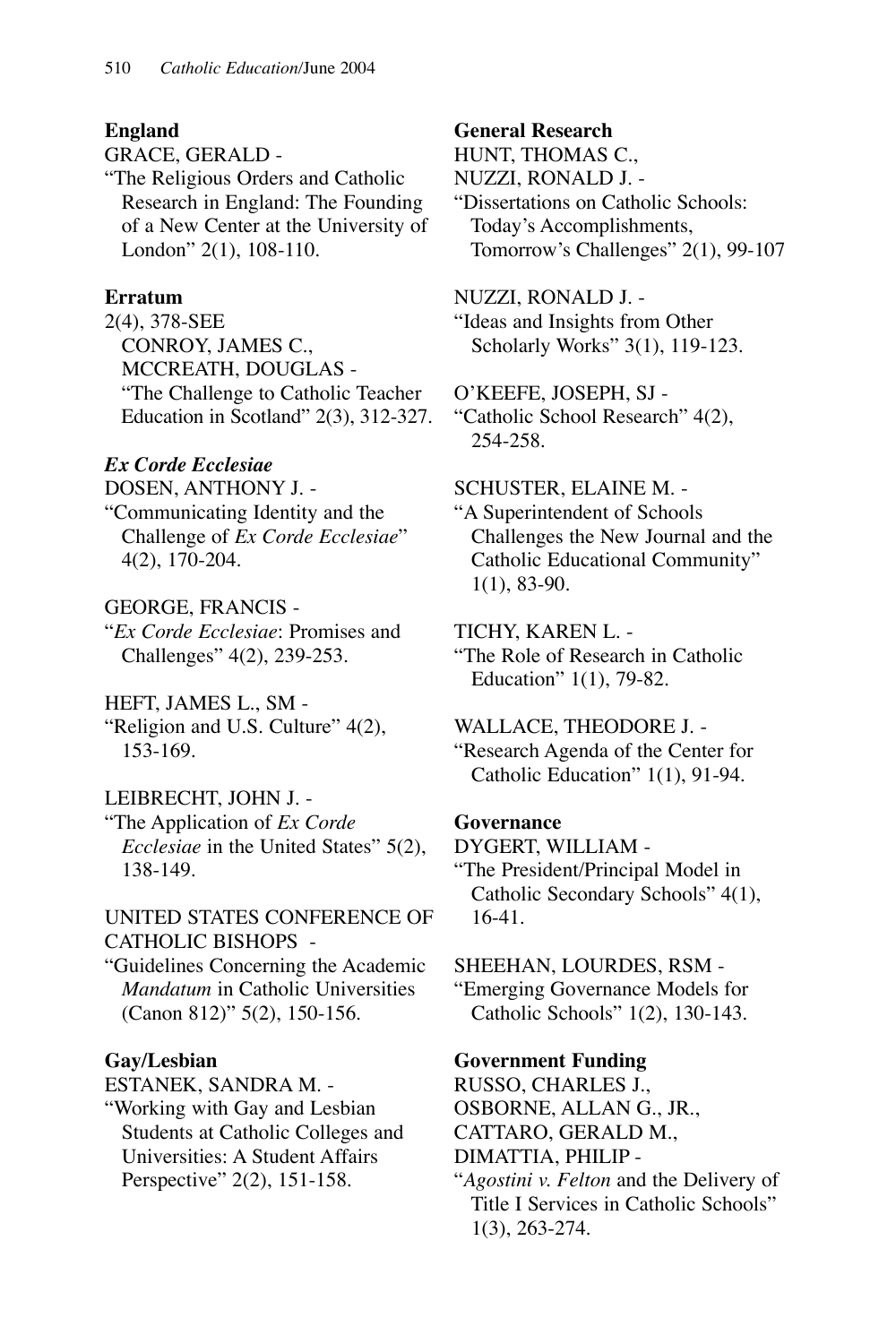#### **Higher Education**

BRESLIN, RICHARD D. - "Hiring to Maintain Mission" 4(2), 227-238.

### CARUSO, MICHAEL P., SJ -

"An Ignation Analysis of the Walt Disney Company: Lessons for Jesuit Higher Education" 5(3), 373-400.

#### CARUSO, MICHAEL P., SJ -

"An Ignation Analysis of the Walt Disney Company: Lessons for Jesuit Higher Education (Part II)" 5(4), 454-489.

### DELOZIER, ALAN -

"Jesuit Higher Education in New Jersey, 1899-1900: Saint Peter's College" 3(4), 491-507.

### DOSEN, ANTHONY J. -

"Communicating Identity and the Challenge of *Ex Corde Ecclesiae*" 4(2), 170-204.

### FRANK, WILLIAM A. -

"The Catholic Mind: Culture, Philosophy, and Responsibility in Higher Education" 4(2), 205-217.

### GEORGE, FRANCIS -

"*Ex Corde Ecclesiae*: Promises and Challenges" 4(2), 239-253.

### GRACE, GERALD -

"The Religious Orders and Catholic Research in England: The Founding of a New Center at the University of London" 2(1), 108-110.

HANBURY, KEVIN M., FOX, ZENI V.,

MITCHEL, CHARLES P. -

"The Creation of the Catholic School Leadership Program at Seton Hall University" 3(3), 315-324.

HEFT, JAMES L., SM -

"Religion and U.S. Culture" 4(2), 153-169.

IOZZIO, M.J. -

"University as Church: *Fides et Ratio* as a Source of Ecclesiology" 4(2), 218-226.

### JANOSIK, CHRISTOPHER M. -

"An Organizing Framework for Specifying and Maintaining Catholic Identity in American Higher Education" 3(1), 15-32.

### LARREY, MARTIN F. -

"Clouded Horizons: Catholic Higher Education in the Coming Decade" 1(4), 414-427.

#### LEIBRECHT, JOHN J. -

"The Application of *Ex Corde Ecclesiae* in the United States" 5(2), 138-149.

#### NEIMAN, ALVEN -

"Tales from the Front: Reflections of a Catholic University Administrator on Spirituality and Leadership" 2(1), 69-81.

### O'BRIEN, DAVID J. -

"A Catholic Future for Catholic Higher Education? The State of the Question" 1(1), 37-50.

#### REBORE, RONALD W.,

- BRESLIN, RICHARD D.,
- REBORE, WILLIAM T. -
- "The Development of a Catholic School Leadership Program at Saint Louis University" 2(3), 343-352.

### TRAVISS, MARY PETER, OP, SHIMABUKURO, GINI -

"Ensuring the Catholicity of the Church's Schools: The University of San Francisco Responds to the Challenge" 2(3), 334-342.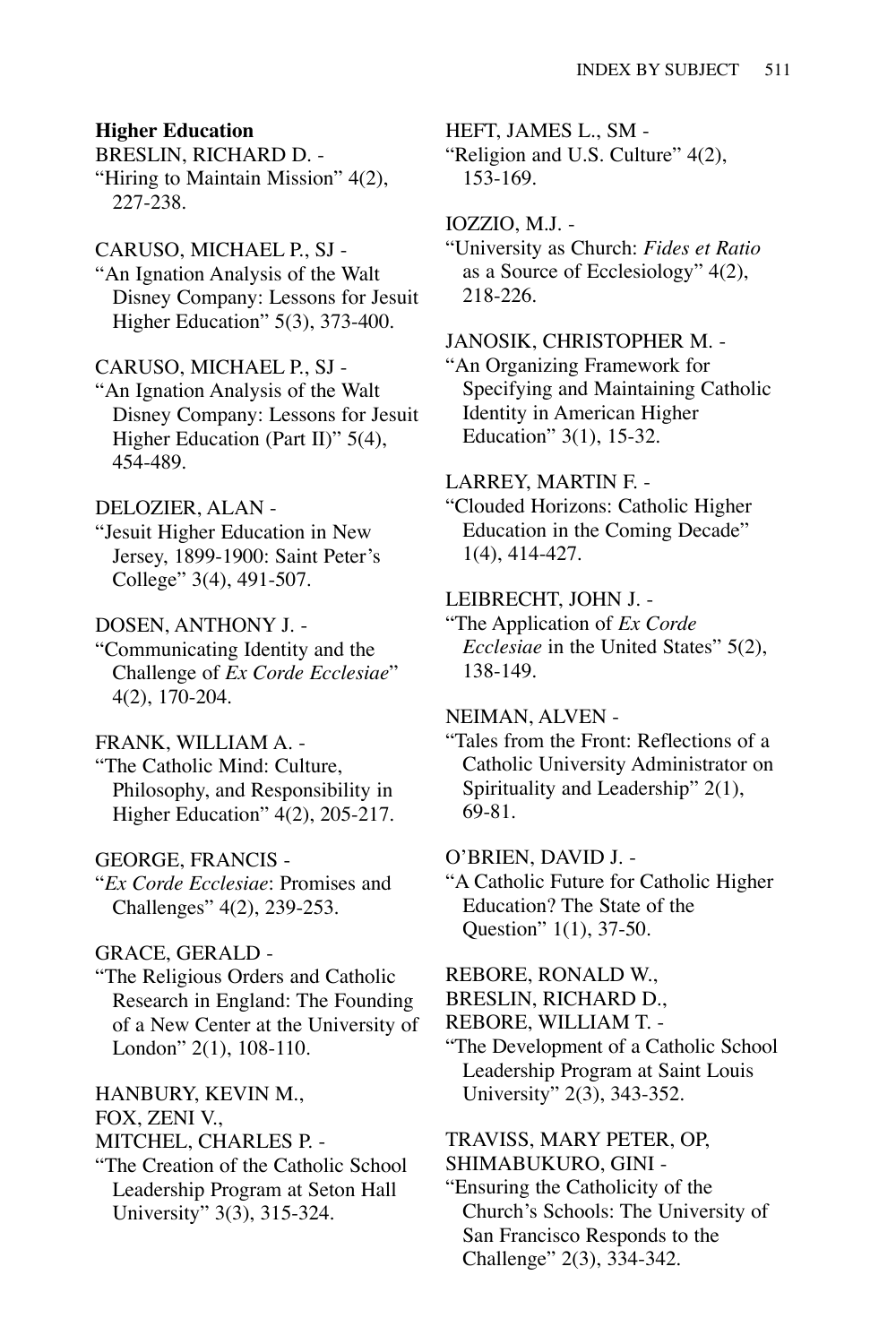### TURNER, JAMES -

"The Catholic University in Modern Academe: Challenge and Dilemma" 1(3), 252-262.

### **History**

### DELOZIER, ALAN -

"Jesuit Higher Education in New Jersey, 1899-1900: Saint Peter's College" 3(4), 491-507.

### GLENN, CHARLES L. -

"The History and Future of Private Education in the United States" 1(4), 427-444.

### HUNT, THOMAS C.,

COMPAGNONE, NICK, -

"Historical Sketch of the Official Teaching of the Catholic Church on Moral Education in Schools" 1(2), 191-210.

### JACOBS, RICHARD M., OSA -

"U.S. Catholic Schools and the Religious Who Served in Them: Contributions in the 18th and 19th Centuries" 1(4), 364-383.

### JACOBS, RICHARD M., OSA -

"U.S. Catholic Schools and the Religious Who Served in Them: Contributions in the First Six Decades of the 20th Century" 2(1), 15-34.

### JACOBS, RICHARD M., OSA -

"U.S. Catholic Schools and the Religious Who Served in Them: The Struggle to Continue the Tradition in the Post Vatican II Era" 2(2), 159-176.

#### SHAUGHNESSY, MARY ANGELA, SCN -

"Historical Overview of Catholic Education Law: How Did We Get Where We Are?" 4(4), 437-453.

### WALCH, TIMOTHY -

"From Doubt to Affirmation: Reflections on the Recent History of Catholic Parochial Education" 1(2), 120-129.

### WALCH, TIMOTHY -

"The Past is Prologue: American Catholic Education and the New Century" 4(3), 355-363.

### **Homeschooling**

RAY, BRIAN D. - "The Modern Homeschooling Movement" 4(3), 405-421.

### **Hope**

MCDERMOTT, DIANE, PEDROTTI, JENNIFER TERAMOTO, EDWARDS, LISA M., HOUSKE, ANGELA M. – "An Exploration of Hope in Catholic

School Students" 5(3), 274-285.

### **Inclusion**

BARTON, JEAN M. -

" 'To Include or Not to Include' That is NOT the Question" 3(3), 329-343.

## BLACKETT, MARY ELIZABETH -

"Recommendations for Catholic School Administrators in Facilitating Special Education Services" 4(4), 479-492.

FREY, MARGARET,

HECKER, KARYN,

HARDY, DELORES,

HERZOG, SHANNON,

PAULETTE, THERESA,

ROBINSON, JERI -

"Collaborative Problem-Solving: The Journey of Dayton Catholic Elementary School" 3(3), 342-354.

### GOULD, ALISON,

VAUGHN, SHARON -

"Planning for the Inclusive Classroom: Meeting the Needs of Diverse Learners" 3(3), 363-374.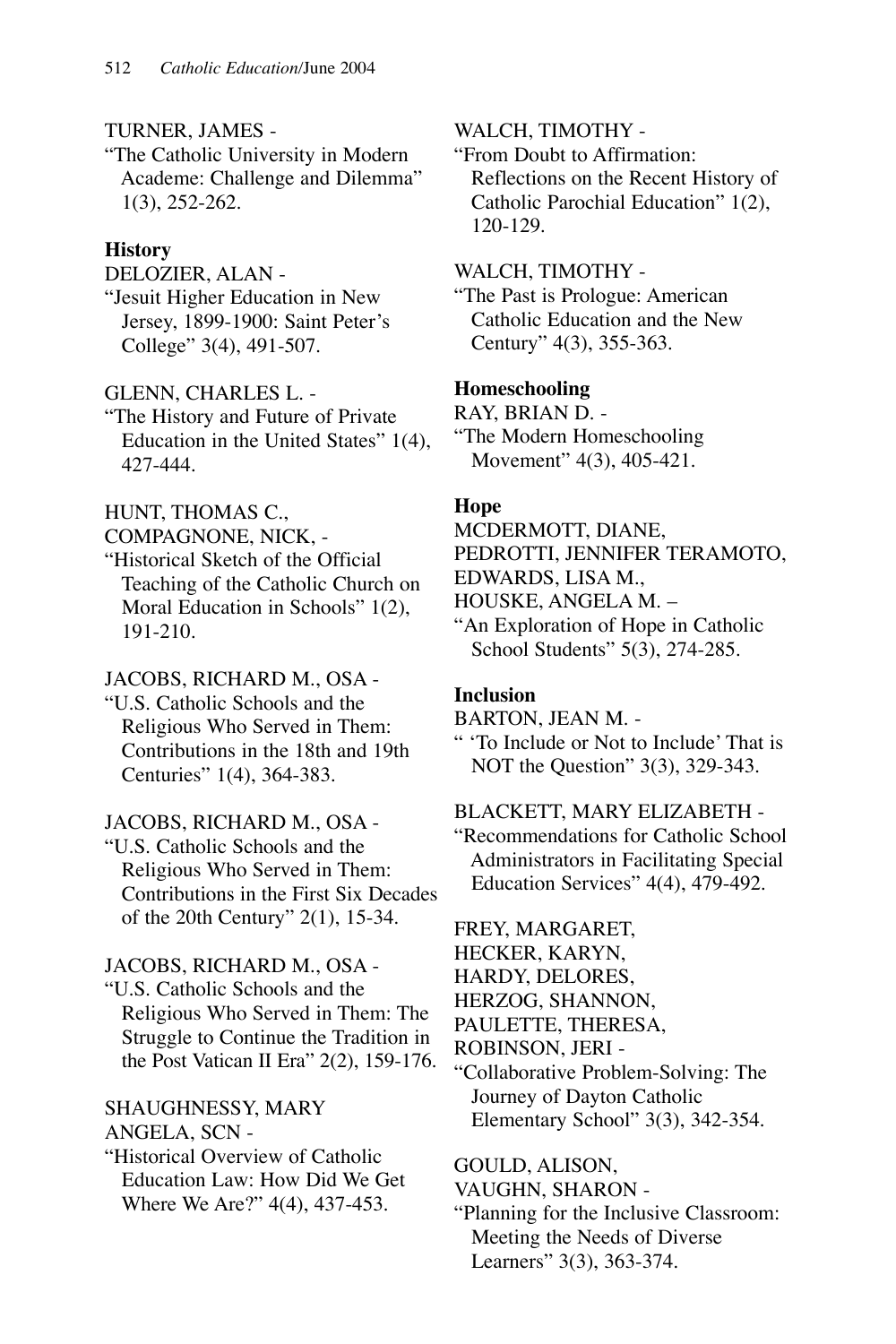LAENGLE, TERESA MARIE, SC, REDDER, DEBORAH, SOMERS, WILMA, SULLIVAN, KATHRYN -

"Success Central: Implementing a Program to Meet the Needs of Diverse Learners in a Catholic High School" 3(3), 355-362.

### NUZZI, RONALD J. -

- "Toward A Reconceptualization of Developmental Disability 3(3), 397-399.
- PALESTINI, ROBERT H. -
- "Educational Choice and the Politics of Inclusion" 5(1), 6-27.
- RUSSO, CHARLES J.,
- MASSUCCI, JOSEPH D.,
- OSBORNE, ALLAN G., JR. -
- "The Delivery of Special Education Services in Catholic Schools: One Hand Gives, the Other Hand Takes Away" 3(3), 375-389.

#### SCHWEINBECK, NIKKI L. -

"Section 504 and Catholic Schools" 4(4), 464-478.

#### **India**

- JESSOP, TANSY S. -
- "Key Ingredients in the Search for Social Justice: A Case Study of Best Practice in a Calcutta School" 5(1), 101-116.

### **Instruction**

BEMPECHAT, JANINE, DRAGO-SEVERSON, ELEANOR, BOULAY, BETH A. -

"Attributions for Success and Failure in Mathematics: A Comparative Study of Catholic and Public School Students" 5(3), 357-372.

#### **Ireland**

BRENNAN, OLIVER, CATTARO GERALD M. - "The Cultural Clash in Northern Ireland" 2(2), 203-212.

### **Jesuit Education**

CARUSO, MICHAEL P., SJ, - "An Ignation Analysis of the Walt Disney Company: Lessons for Jesuit Higher Education" 5(3), 373-400.

#### CARUSO, MICHAEL P., SJ, -

"An Ignation Analysis of the Walt Disney Company: Lessons for Jesuit Higher Education (Part II)" 5(4), 454-489.

### DELOZIER, ALAN -

"Jesuit Higher Education in New Jersey, 1899-1900: Saint Peter's College" 3(4), 491-507.

SHORE, PAUL -

"Cluj: A Jesuit Educational Outpost in Transylvania, 1693-1773" 5(1), 55-71.

#### **Lay Faculty**

HANSEN, PAUL J. -

"Catholic School Lay Principalship: The Neglected Ministry in Church Documents on Catholic Education-An Australian Perspective" 5(1), 28-38.

#### LACEY, CANDACE H. -

"A Search for Common Ground: Value Preferences of Lay and Religious Teachers in Roman Catholic Secondary Schools" 2(1), 55-67.

### **Leadership**

MALDONADO, NANCY,

SUPERFISKY, PHYLLIS, OSF -

"Leadership for Positive Change: 12 Liberal Leaders" 5(3), 315-334.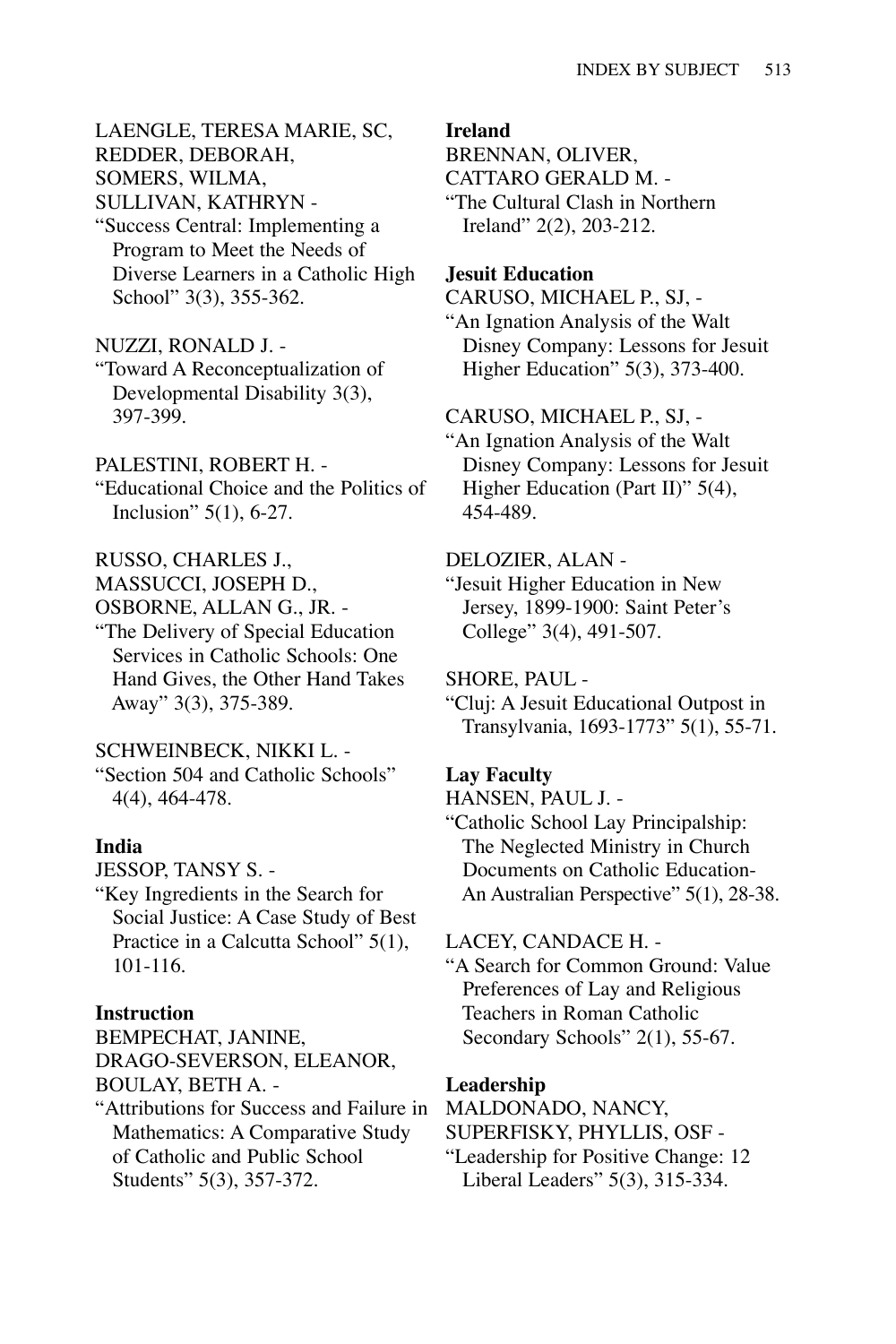# **Liberation Theology**

ST. JOHN, EDWARD -

"Integrating Liberation Theology into Restructuring: Toward a Model for Urban Catholic Schools" 2(3), 265-280.

# **Literature**

GUARE, RITA E. -

"Awakening Imagination Through Literature" 3(2), 204-215.

# HENDREN, KATHRYN -

"The Soul in Trauma: Poetry of War in the Classroom" 3(2), 237-244.

# **Liturgy**

MITCHELL, NATHAN D. -

"How Can We Sing the Song of the Lord?" 4(1), 72-89.

# STAIGERS, DEL -

"Let the Little Children Come to Me: Preaching the Gospel to Children" 4(1), 90-103.

# STARRATT, ROBERT J. -

"Liturgy as Curriculum: The Dynamics of Liturgical Education" 4(1), 57-71.

# **Lonergan, Bernard**

LIDDY, RICHARD M. - "Bernard Lonergan on a Catholic Liberal Arts Education" 3(4), 521-532.

# **Marianist Education**

RIDENOUR, CAROLYN S., DEMMITT, ALAN, LINDSEY-NORTH, JILL L. - "The Experience and Meaning of a Marianist Education Today: A National High School Study of Mission and School Culture" 2(4), 410-428.

SEERY, MARY ELLEN,

ADAMS, SHAUNA M.,

KINNUCAN-WELSCH, KATHRYN,

BOWMAN, CONNIE L.,

GROGAN, PATRICIA R.,

- JOSEPH, LAURICE M. -
- "Women Scholars, Integration, and the Marianist Tradition: Learning from Our Culture and Ourselves" 5(3), 297-314.

# **Maritain, Jacques**

D'SOUZA, MARIO O., CSB - "Maritain's Philosophy of Education and Christian Religious Education" 4(3), 375-395.

D'SOUZA, MARIO O., CSB - "Jacques Maritain's Seven Misconceptions of Education:

Implications for the Preparation of Catholic School Teachers" 5(4), 435-453.

# **Mentoring**

ENGLISH, LEONA M. -

"Mentorship: Adult Formation for Educators in Catholic Schools" 2(4), 398-409.

# **Merton, Thomas**

DEL PRETE, THOMAS - "Thomas Merton's Spirituality of Education" 5(2), 157-180.

# **Moral Education**

BIDDLE, JAMES R. -

"Continuing the Conversation about Character" 1(3), 335-340.

# DONOVAN, AINE -

"Moral Education and Teachers' Self-Perceptions: Novice Male Teachers in Catholic High Schools" 3(4), 441-460.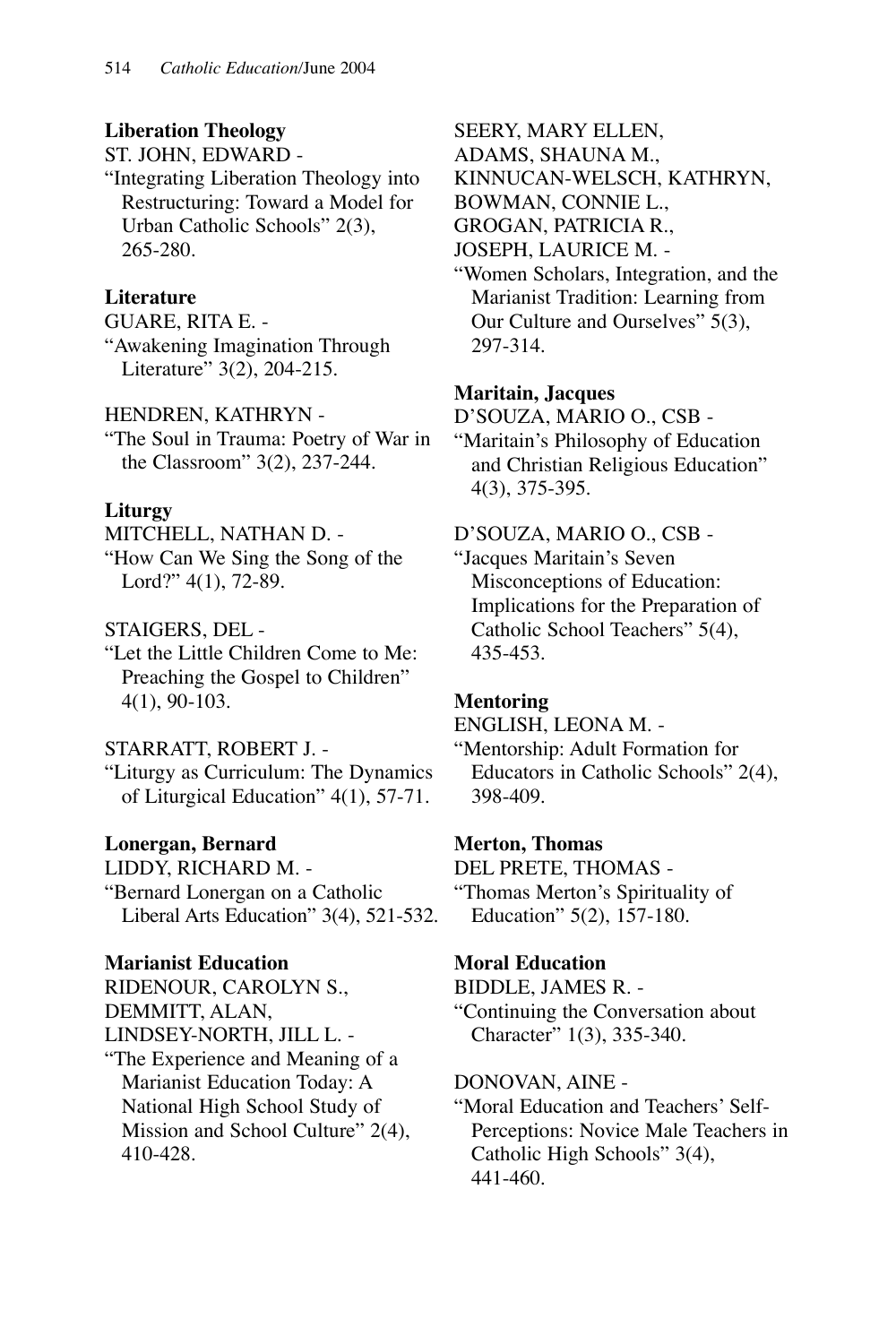# HUNT, THOMAS C.,

COMPAGNONE, NICK, -

"Historical Sketch of the Official Teaching of the Catholic Church on Moral Education in Schools" 1(2), 191-210.

### KREBBS, MARY JANE -

"Values Infusion: A Systematic Response to Catholic Identity" 3(3), 306-314.

# LICKONA, THOMAS -

"A Comprehensive Approach to Character Building in Catholic Schools" 1(2), 159-175.

### MIZE, SANDRA YOCUM -

"Dorothy Day: Student of the Moral Life, Educator for the Moral Life" 1(2), 176-190.

### **Movies**

CONDON, EILEEN M. -

"Confession in the Movies: The Transmission of Sacramental Tradition Through Film" 4(1), 42-56.

### **Multicultural Education**

BROWN, MARY ELIZABETH -

"A Case Study of Immigrants and Education: The Scalabrinian Experience with Italian Americans" 2(2), 187-195.

# CATTARO, GERALD M. -

"The Second Epiphany: Program Design for African American Leadership of Catholic Schools" 2(2), 213-224.

COPPOLA, DAVID L. - "To Remember, Repent, Renew" 2(2), 196-202.

### FRABUTT, JAMES M. -

"Parenting in Ethnic Minority Families" 3(2), 245-254.

RUSSO, CHARLES J.,

ADAMS, SHAUNA,

SEERY, MARY ELLEN -

"Catholic Schools and Multicultural Education: A Good Match" 2(2), 178-186.

### **Other Faith-Based Education**

CARPER, JAMES C.,

LAYMAN, JACK -

"Independent Christian Day Schools: The Maturing of a Movement" 5(4), 502-514.

COOPER, BRUCE S.,

KRAMER, MARC N. -

"The New Jewish Community, New Jewish Schools: Trends and Promises" 5(4), 488-501.

FURST, LYNDON G. -

"The Adventist Schools: Development and Challenges" 5(4), 515-526.

ISCH, JOHN -

"The Generation to Come: Lutheran Education in the United States" 5(4), 527-540.

PALEY, MICHAEL A. - "Values and Identity in Jewish

Education" 1(3), 306-321.

### O'KEEFE, JOSEPH, SJ -

"Inter-Faith Scholarship About Religiously Affiliated Schools, Colleges, and Universities" 1(3), 341-346.

O'KEEFE, JOSEPH, SJ -

"Values and Identity in Catholic Education: A Response to Rabbi Michael A. Paley" 1(3), 322-333.

### **Parental Involvement**

DONOVAN, JANET ANN - "A Qualitative Study of a Parental Involvement Program in a K-8 Elementary School" 3(2), 158-172.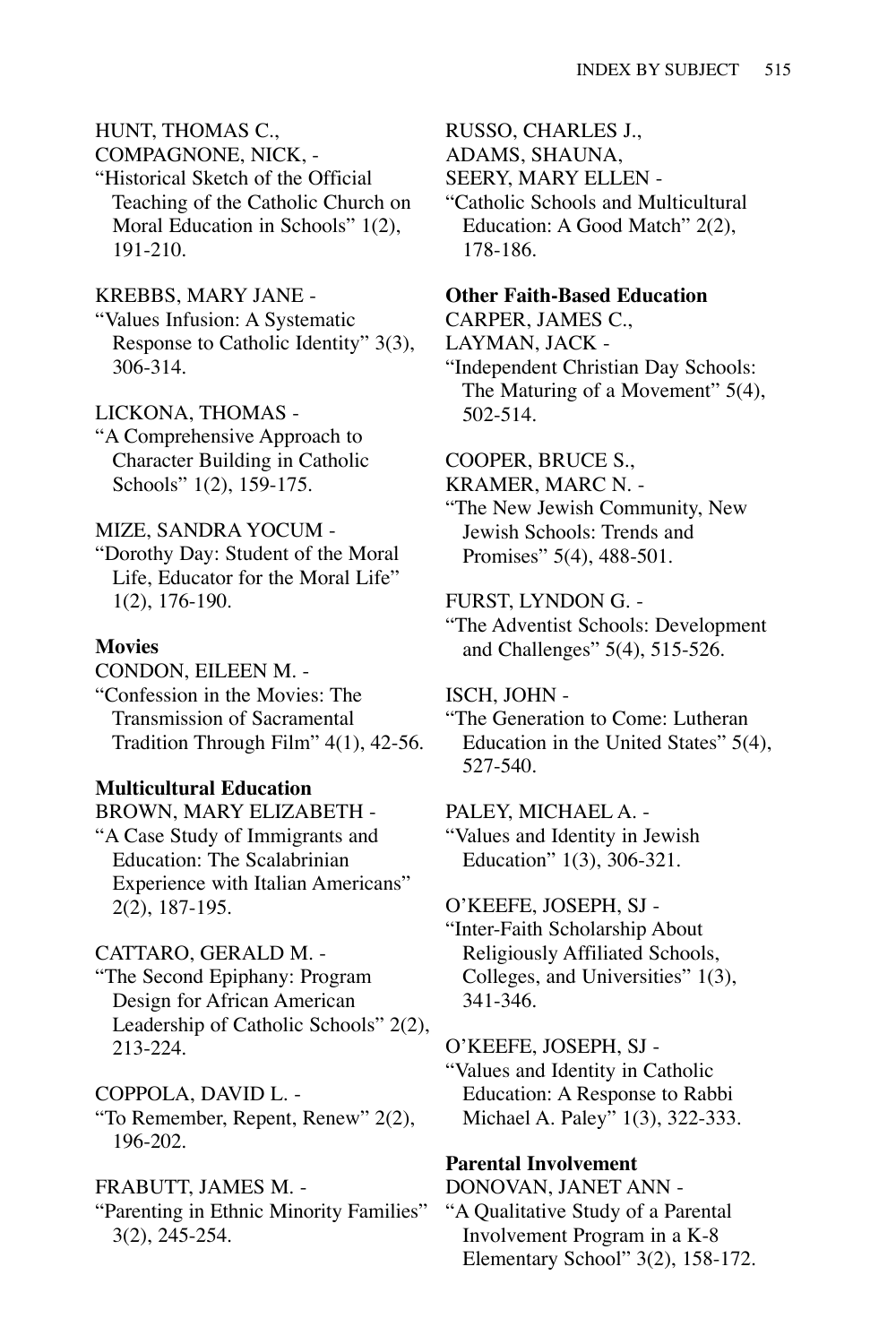FRABUTT, JAMES M. -

"Parenting in Ethnic Minority Families" 3(2), 245-254.

# **Philosophy of Education**

D'SOUZA, MARIO O., CSB - "Maritain's Philosophy of Education and Christian Religious Education" 4(3), 375-395.

D'SOUZA, MARIO O., CSB - "Jacques Maritain's Seven Misconceptions of Education: Implications for the Preparation of Catholic School Teachers" 5(4), 435-453.

LIDDY, RICHARD M. - "Bernard Lonergan on a Catholic Liberal Arts Education" 3(4), 521- 532.

MCLAUGHLIN, DENIS - "The Catholic School: Avenue to Authenticity" 3(3), 274-292.

SULLIVAN, JOHN - "Blondel and a Living Tradition for Catholic Education" 1(1), 67-76.

TROKAN, JOHN - "Models of Theological Reflection: Theory and Praxis" 1(2), 144-158.

TURNER, JAMES - "Catholic Intellectual Traditions and Contemporary Scholarship" 2(1), 35-45.

**Private Education**  CHANDLER, LOUIS A. - "Traditional and Progressive Schools: Identifying Two Models of Educational Practice" 3(3), 293-305.

COOPER, BRUCE S. - "Responses" 3(1), 52-65. GLENN, CHARLES L. -

"The History and Future of Private Education in the United States" 1(4), 427-444.

HOLMES, JOHN C. - "Responses" 2(4), 454-457.

HUNT, THOMAS C., O'KEEFE, JOSEPH, SJ -

"Private Schools: Partners in American Education- Overview and Directions for Further Research" 1(4), 464-469.

MANNO, BRUNO V. -

"The Financial, Legal, and Political Context of Private Education" 3(1), 33-51.

MCTIGHE, JOSEPH -

"Collaboration for the Common Good: An Overture to Cooperation in K-12 Education" 3(1), 81-86.

RUSSO, CHARLES J. - "Responses" 3(1), 66-70.

SHEEHAN, LOURDES, RSM - "Internal Issues in Private Education" 2(4), 444-453.

TRAVISS, MARY PETER, OP - "Responses" 2(4), 457-461.

# **Public Education**

CHANDLER, LOUIS A. - "Traditional and Progressive Schools: Identifying Two Models of Educational Practice" 3(3), 293-305.

MCTIGHE, JOSEPH - "Collaboration for the Common Good: An Overture to Cooperation in K-12 Education" 3(1), 81-86.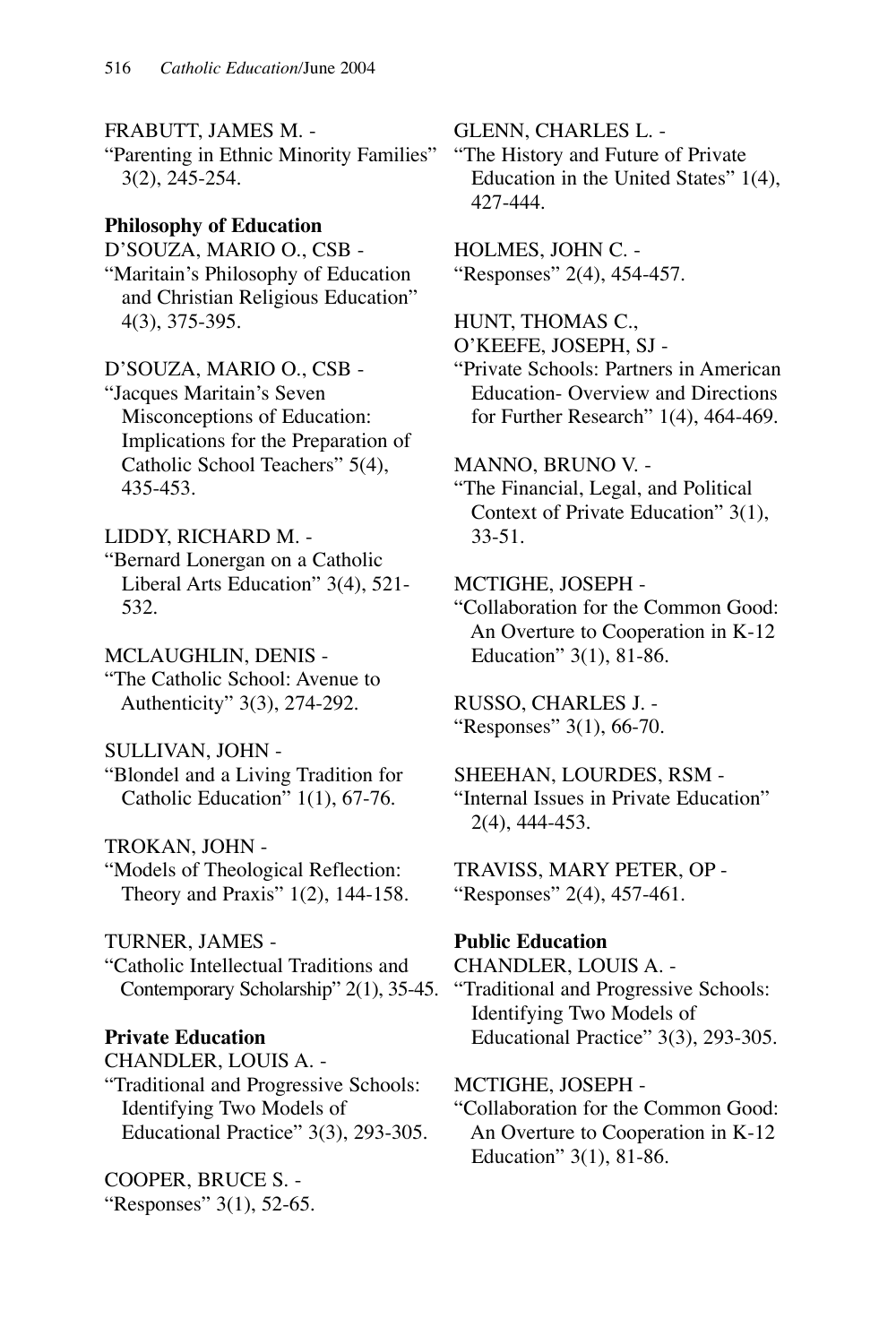#### **Public Policy**

MONAHAN, FRANK J. -

"The Political Climate in the Current U.S. Congress for the Public Policy Agenda of the Catholic School Community" 3(1), 74-80.

#### **Reconciliation, Sacrament of**

BALASH, MICHAEL D. - "Come Be Reconciled: Penance Services for Children' 4(1), 104-114.

#### **Religious Instruction**

COOK, TIMOTHY J. - "The Next Generation: A Study of

Catholic High School Religion Teachers" 4(1), 115-121.

# **School Choice**

COONS, JOHN E., BRENNAN, PATRICK M. - "School Choice Among Competing 'Catholic' Philosophies" 5(3), 286-296

#### OGNIBENE, RICHARD,

SHAY, MEL -

"Good by Choice: A Tale of Two Schools" 3(4), 474-490.

### PALESTINI, ROBERT H. -

"Educational Choice and the Politics of Inclusion" 5(1), 6-27.

#### WALLACE, THEODORE J. -

"The School Choice Movement in the United States: How It Will Affect Catholic Schools" 2(4), 464-478.

### WATRAS, JOSEPH,

ST. JOHN, EDWARD -

"Choice and Schools: An Analysis of Free Market Financing and Educational Values" 1(4), 400-413.

### **School Leadership**

BIMONTE, ROBERT R., FSC - "We Cannot Be Content with the Status Quo" 2(3), 331-332.

#### BLACKETT, MARY ELIZABETH -

"Recommendations for Catholic School Administrators in Facilitating Special Education Services" 4(4), 479-492.

#### BROCK, BARBARA L.,

FRASER, JENNIFER -

"Principals and Pastors Sharing School Leadership: Perspectives from Nebraska and New South Wales" 5(1), 85-100.

#### CANAVAN, KELVIN, fms -

"Leadership Succession in Catholic Schools: Planned or Unplanned?" 5(1), 72-84.

#### COOK, TIMOTHY J. -

"Building the Kingdom: School Leaders as Architects of Catholic Culture" 2(2), 133-150.

#### HANBURY, KEVIN M.,

FOX, ZENI V.,

MITCHEL, CHARLES P. -

"The Creation of the Catholic School Leadership Program at Seton Hall University" 3(3), 315-324.

#### HANSEN, PAUL J. -

"Catholic School Lay Principalship: The Neglected Ministry in Church Documents on Catholic Education-An Australian Perspective" 5(1), 28-38

### HOSCH, JANE, OSF -

"It's Not About Statues and a Crucifix" 2(3), 330-330.

### KAMPHAUS, CATHERINE, CSC - "Leadership Preparation is Ongoing" 2(3), 332-334.

MCPHEE, GLENN A., OP – "Owning the Mission is Paramount" 2(3), 330-331.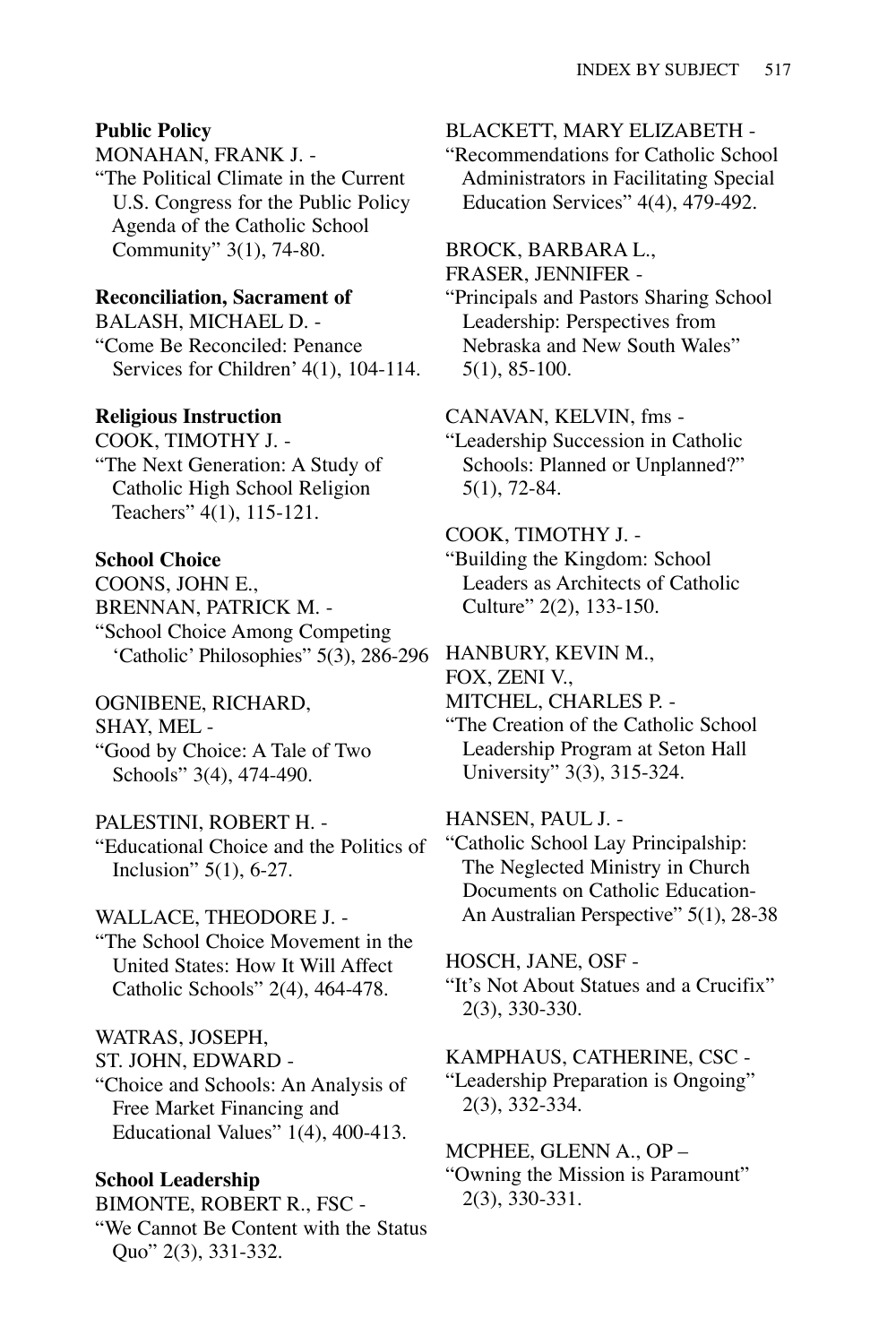### NEIMAN, ALVEN -

"Tales from the Front: Reflections of a Catholic University Administrator on Spirituality and Leadership" 2(1), 69-81.

REBORE, RONALD W.,

BRESLIN, RICHARD D.,

- REBORE, WILLIAM T. -
- "The Development of a Catholic School Leadership Program at Saint Louis University" 2(3), 343-352.

VETO, MONICA,

NUGENT, PATRICIA,

- KRUSE, SHARON -
- "That Feeling of Being on the Edge: Six Case Studies of Stress in Catholic Elementary School Administrators" 4(3), 301-318.

# **Scotland**

CONROY, JAMES C., MCCREATH, DOUGLAS - "The Challenge to Catholic Teacher Education in Scotland" 2(3), 312-327.

# FRANCIS, LESLIE J.,

GIBSON, HARRY M. -

"Growing Up Catholic in a Scottish City: The Relationship Between Denominational Identity, Denominational Schools, and Attitude Toward Christianity Among 11- to 15- Year-Olds" 5(1), 39-54.

# **Scripture**

NOTHWEHR, DAWN, OSF - "A Lesson from Sarcastic Jesus" 2(1), 82-97.

**Secondary Education** BURKE, RICHARD J. -

"Financial Planning for Catholic Education: Attempting to Bridge Theory and Practice" 2(4), 479-490. COOK, TIMOTHY J. -

"The Next Generation: A Study of Catholic High School Religion Teachers" 4(1), 115-121.

COOK, TIMOTHY J. -

"Recruitment, Preparation, and Retention of Catholic High School Religion Teachers" 4(4), 530-564.

DONOVAN, AINE -

"Moral Education and Teachers' Self-Perceptions: Novice Male Teachers in Catholic High Schools" 3(4), 441-460.

# GUITE, DAVID K. -

"School Personnel and Employment Law: A Legal Analysis for Today's Elementary and Secondary Catholic Schools" 4(4), 493-514.

HOMAN, SHARON M.,

MORGAN, STEPHANIE STARKLOFF, DOMAHIDY, MARY,

HOMAN, KENNETH B.,

UNNERSTALL, JOLEENE,

FISHER, RACHEL H. -

"The Catholic Secondary School Climate: Forming a Culture of Nonviolence and Healthy Relatedness" 4(3), 281-300.

LAENGLE, TERESA MARIE, SC, REDDER, DEBORAH, SOMERS, WILMA,

SULLIVAN, KATHRYN -

"Success Central: Implementing a Program to Meet the Needs of Diverse Learners in a Catholic High School" 3(3), 355-362.

MANNO, BRUNO V. -

"The Catholic High School and American Educational Reform: Challenges and Opportunities" 1(1), 7-20.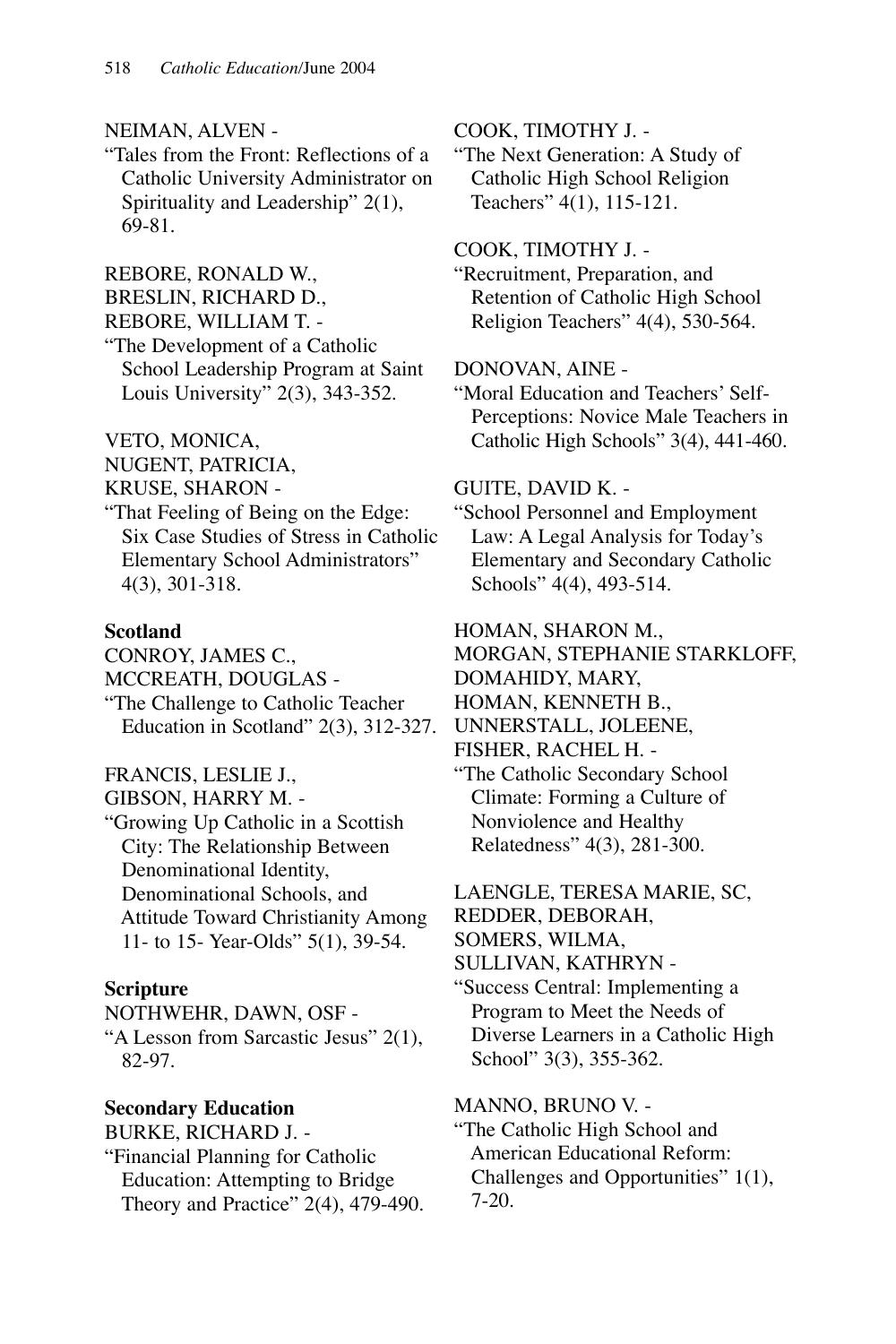# RIDENOUR, CAROLYN S., DEMMITT, ALAN, LINDSEY-NORTH, JILL L. -

"The Experience and Meaning of a Marianist Education Today: A National High School Study of Mission and School Culture" 2(4), 410-428.

### SCHINZEL, DANIEL D. -

"Advanced Placement Science Programs in Catholic High Schools" 3(4), 417-440.

### TICHY, KAREN L. -

"Perceptions of Faculty Members in Selected Catholic High Schools Regarding North Central Association School Improvement Models" 2(3), 295-311.

### **Self-Esteem**

EKERT, JENNIFER,

DRAGO-SEVERSON, ELEANOR -

"Doing Well and Being Well: Conceptions of Well-Being Among Academically Successful Adolescent Girls of Color in a Catholic School" 3(2), 183-201.

# **Social Justice**

JESSOP, TANSY S. -

"Key Ingredients in the Search for Social Justice: A Case Study of Best Practice in a Calcutta School" 5(1), 101-116.

# **Spirituality**

DEL PRETE, THOMAS -

"Thomas Merton's Spirituality of Education" 5(2), 157-180.

### HOWE, CHRISTOPHER K., OSA -

"Spirituality: It's a Matter of the Heart" 2(2), 124-132.

### NEIMAN, ALVEN -

"Tales from the Front: Reflections of a Catholic University Administrator on Spirituality and Leadership" 2(1), 69-81

### STARRATT, RUTH STUART -

"Education With a Sense of Wonder: A Spiritual Journey" 3(2), 216-225.

### **Stress**

VETO, MONICA,

NUGENT, PATRICIA,

- KRUSE, SHARON -
- "That Feeling of Being on the Edge: Six Case Studies of Stress in Catholic Elementary School Administrators" 4(3), 301-318.

### **Student Achievement**

BEMPECHAT, JANINE, DRAGO-SEVERSON, ELEANOR, BOULAY, BETH A. -

"Attributions for Success and Failure in Mathematics: A Comparative Study of Catholic and Public School Students" 5(3), 357-372.

### HOFFER, THOMAS -

"Effects of Catholic School Attendance on Student Achievement: A Review and Extension of Research" 1(2), 212-235.

### **Teachers**

CIMINO, SR. CAROL, SSJ -

"Love or Money: Vocational Attitudes of the Catholic School Teacher" 5(2), 181-205.

### HACKNEY, CATHERINE EGGLE-**STON**

"Catholic School Faculty as an Adult Learning Community: A Model for Children" 1(4), 388-399.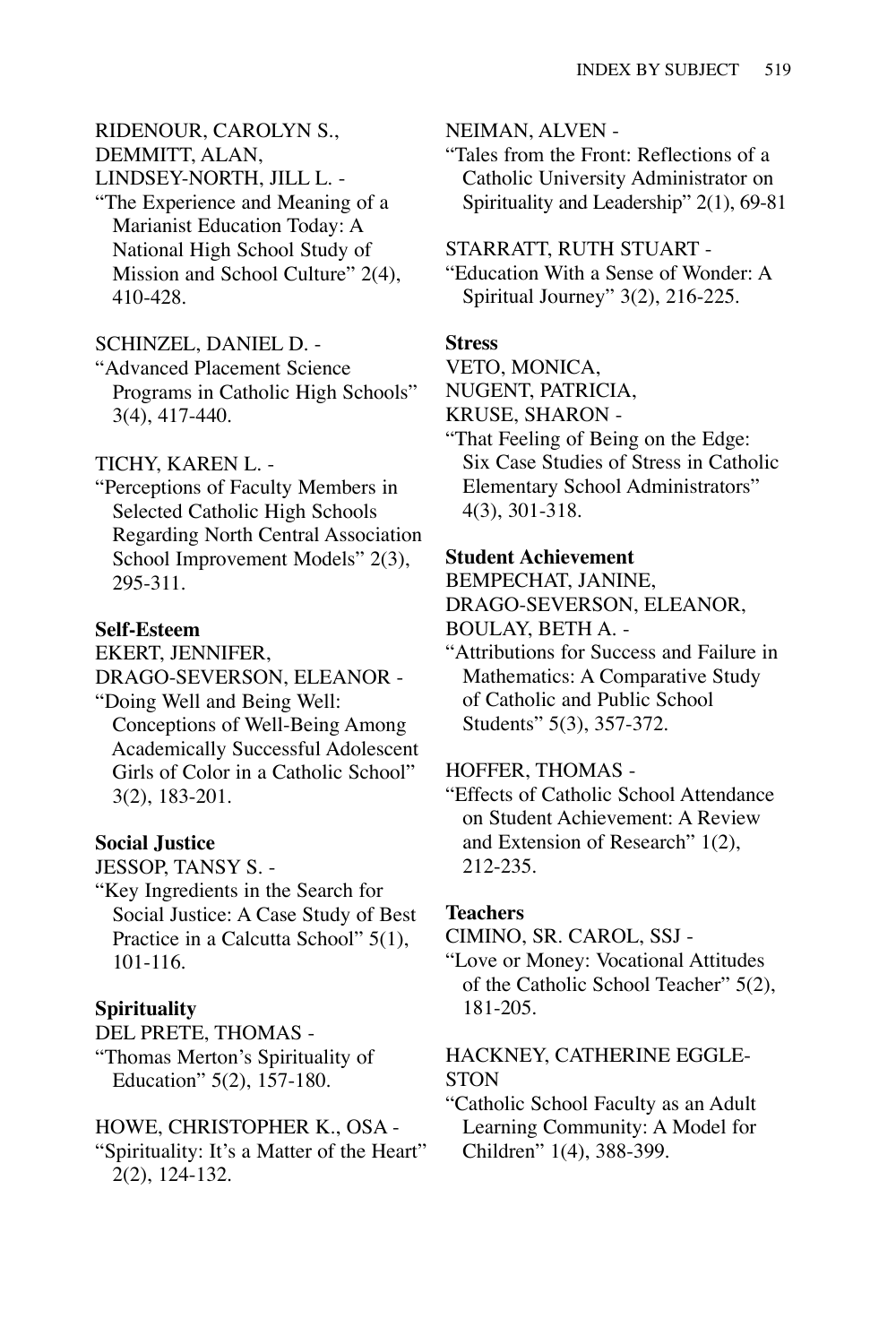### KHMELKOV, VLADIMIR T., POWER, ANN MARIE R., POWER, F. CLARK -

"Teacher Candidates' Incoming Beliefs about Teaching: Comparing Catholic Service-Learning and Traditional Programs" 5(2), 206-228.

### LACEY, CANDACE H. -

"A Search for Common Ground: Value Preferences of Lay and Religious Teachers in Roman Catholic Secondary Schools" 2(1), 55-67.

### MUSSIO, JOHN KING, JCD -

"The Catholic Teacher: Our Greatest Resource" 4(3), 364-374.

### OCHTERSKI, BARBARA E. -

"Teachers' Perceptions of Power Relationships" 5(3), 335-356.

# PASCARELLI, JOSEPH T.,

ACKLEY, BLAINE C.,

BALABAN, GERALD M. -

"The Development of the Teacher as a Professional in an Alternative Teacher Education Program" 5(2), 229-243.

### TICHY, KAREN L. -

"Perceptions of Faculty Members in Selected Catholic High Schools Regarding North Central Association School Improvement Models" 2(3), 295-311.

### **Teacher Education**

CONROY, JAMES C., MCCREATH, DOUGLAS -

"The Challenge to Catholic Teacher Education in Scotland" 2(3), 312-327.

### **Teacher Recuitment**

COOK, TIMOTHY J. -

"Recruitment, Preparation, and Retention of Catholic High School Religion Teachers" 4(4), 530-564.

O'KEEFE, JOSEPH, SJ -

"How Research Can Inform Efforts to Recruit and Retain High-Quality Teachers" 5(1), 117-124.

#### O'KEEFE, JOSEPH, SJ -

"Research on Teacher Recruitment and Retention" 3(4), 533-539.

O'KEEFE, JOSEPH, SJ -

"Research Related to Teacher Recruitment and Retention" 5(3), 401-406.

#### **Teacher Retention**

BROCK, BARBARA L. -

"Perceptions of Teacher Burnout in Catholic Schools" 2(3), 281-294.

# COOK, TIMOTHY J. -

"Recruitment, Preparation, and Retention of Catholic High School Religion Teachers" 4(4), 530-564.

### O'KEEFE, JOSEPH, SJ -

"How Research Can Inform Efforts to Recruit and Retain High-Quality Teachers" 5(1), 117-124.

#### O'KEEFE, JOSEPH, SJ -

"Research on Teacher Recruitment and Retention" 3(4), 533-539.

#### O'KEEFE, JOSEPH, SJ -

"Research Related to Teacher Recruitment and Retention" 5(3), 401-406.

#### SQUILLINI, CATHY -

"Teacher Commitment and Longevity in Catholic Schools" 4(3), 335-354.

#### **Transylvania**

SHORE, PAUL -

"Cluj: A Jesuit Educational Outpost in Transylvania, 1693-1773" 5(1), 55-71.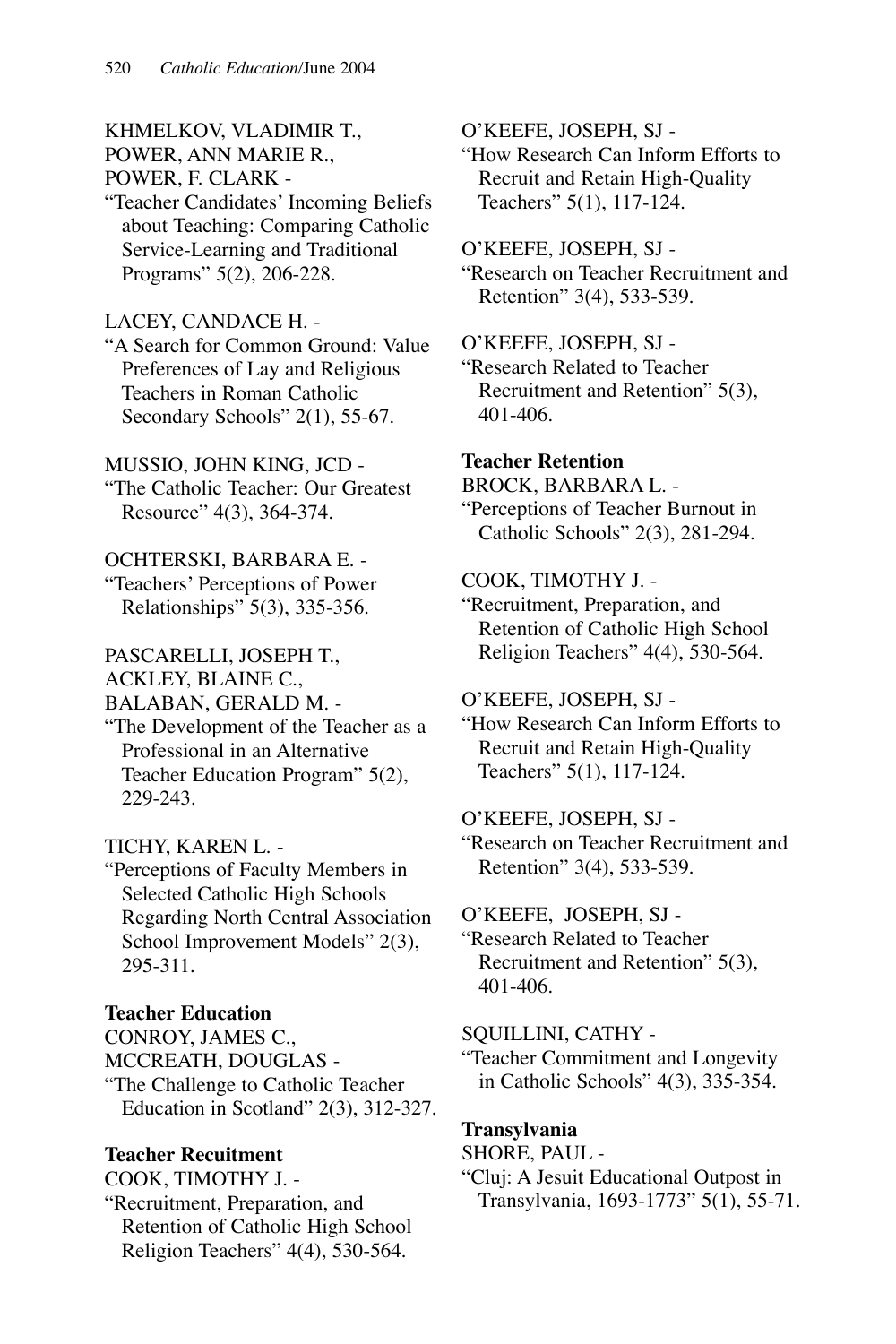#### **Unity**

GROS, JEFFREY, FSC - "The Catholic School and Quest for Unity" 2(4), 380-397.

#### **Urban Schools**

BEAN, RITA M., EICHELBERGER, R. TONY, LAZAR, MERYL, MORRIS, GREGORY A., REED, CINDY - "Listening to Students: Voices From the Inner City" 4(1), 5-15.

#### ST. JOHN, EDWARD -

"Integrating Liberation Theology into Restructuring: Toward a Model for Urban Catholic Schools" 2(3), 265-280

### **Vatican Documents**

CONGREGATION FOR CATHOLIC EDUCATION - *The Catholic School on the Threshold of the Third Millennium* 2(1), 4-14.

#### PITTAU, GIUSEPPE, SJ -

"Education on the Threshold of the Third Millennium: Challenge, Mission, and Adventure" 4(2), 139-152.

#### TOBIN, THOMAS J.,

KAMBEITZ, TERESITA, HOYT, DALE R.,

### KELLY-STILES, PATRICIA -

"Responses to Vatican Document: *The Catholic School on the Threshold of the Third Millennium*" 2(2), 225-234.

#### **Violence**

FRABUTT, JAMES M., WHITE, JACQUELYN W. - "Delinquency and Violence Among Girls" 5(4), 541-547.

HOMAN, SHARON M., MORGAN, STEPHANIE STARKLOFF, DOMAHIDY, MARY, HOMAN, KENNETH B., UNNERSTALL, JOLEENE, FISHER, RACHEL H. -

"The Catholic Secondary School Climate: Forming a Culture of Nonviolence and Healthy Relatedness" 4(3), 281-300.

#### WATSON, SARAH M. -

"My Brother's Keeper: Violence and School Liability" 4(4), 454-463.

#### **Virtual Schools**

KELLY, JACK -

"Catholic Virtual Schools: Real Possibilities or Oxymoronic Dreams?" 5(4), 422-434.

### **Vouchers**

CHOPKO, MARK E. - "A Favorable Legal Environment for Voucher Programs" 3(1), 87-96.

#### OGNIBENE, RICHARD,

SHAY, MEL -

"Good by Choice: A Tale of Two Schools" 3(4), 474-490.

#### **Walt Disney**

CARUSO, MICHAEL P., SJ -

"An Ignation Analysis of the Walt Disney Company: Lessons for Jesuit Higher Education" 5(3), 373-400.

#### CARUSO, MICHAEL P., SJ -

"An Ignation Analysis of the Walt Disney Company: Lessons for Jesuit Higher Education (Part II)" 5(4), 454-489.